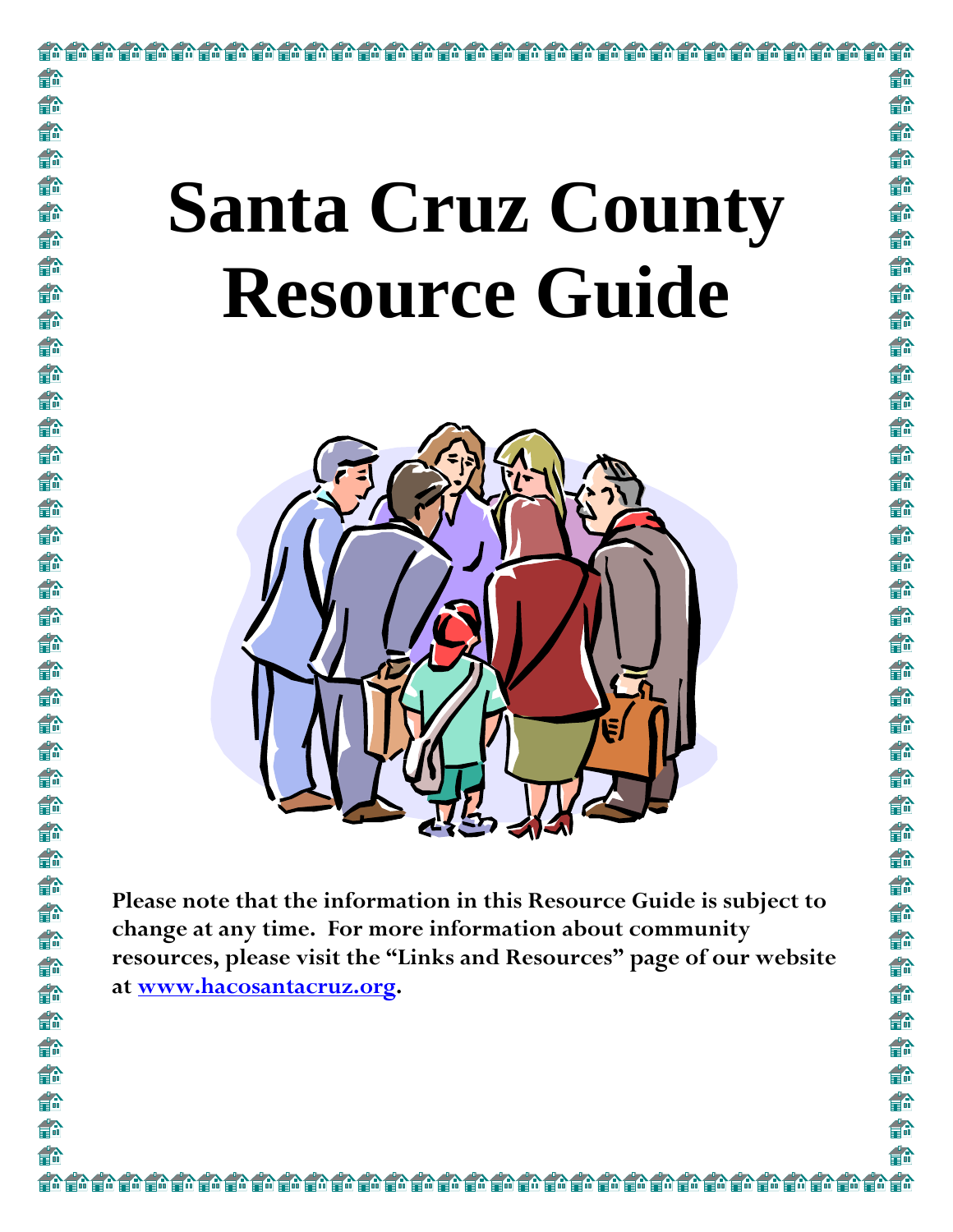## **Santa Cruz**

命

### **EDUCATION**

| 1231 Bay Avenue           |                                                                         |
|---------------------------|-------------------------------------------------------------------------|
|                           | 429-3991                                                                |
| 840 N. Branciforte Avenue | 429-3898                                                                |
| 1145 Morrissey Boulevard  | 429-3807                                                                |
| 1320 Seabright Avenue     | 429-3856                                                                |
| 255 Swift Street          | 429-3900                                                                |
| 1000 High Street          | 429-3878                                                                |
| 8005 Winkle Avenue        | 464-5670                                                                |
|                           |                                                                         |
|                           | 429-3883                                                                |
| 425 King Street           | 429-3860                                                                |
|                           |                                                                         |
| 300 La Fonda              | 429-3810                                                                |
| 319 La Fonda              | 429-3853                                                                |
| 415 Walnut Avenue         | 429-3959                                                                |
|                           |                                                                         |
| 1156 High Street          | 459-0111                                                                |
|                           |                                                                         |
|                           | 476-8585                                                                |
|                           | 479-5282                                                                |
| 2931 Mission Street       | 429-3966                                                                |
|                           |                                                                         |
|                           |                                                                         |
|                           | 315 Poplar Avenue<br>Child Development Resource Center (Free Referrals) |

| <b>Branciforte</b>   | 230 Gault Street   | 420-6330 |
|----------------------|--------------------|----------|
| <b>Central</b>       | 224 Church Street  | 420-5700 |
| <b>Garfield Park</b> | 705 Woodrow        | 420-6344 |
| Live Oak             | 2380 Portola Drive | 420-5359 |

|                                                    | <b>Santa Cruz</b>                    |                      |
|----------------------------------------------------|--------------------------------------|----------------------|
|                                                    |                                      |                      |
| <b>EDUCATION</b>                                   |                                      |                      |
|                                                    |                                      |                      |
| <b>Elementary:</b>                                 |                                      |                      |
| <b>Bay View</b>                                    | 1231 Bay Avenue                      | 429-3991             |
| <b>Branciforte</b>                                 | 840 N. Branciforte Avenue            | 429-3898             |
| DeLaveaga                                          | 1145 Morrissey Boulevard             | 429-3807             |
| Gault                                              | 1320 Seabright Avenue                | 429-3856             |
| <b>Natural Bridges</b><br>Westlake                 | 255 Swift Street<br>1000 High Street | 429-3900<br>429-3878 |
| Santa Cruz Gardens                                 | 8005 Winkle Avenue                   | 464-5670             |
|                                                    |                                      |                      |
| <b>Junior High:</b>                                |                                      |                      |
| <b>Branciforte Junior High</b>                     | 315 Poplar Avenue                    | 429-3883             |
| Mission Hill Junior High                           | 425 King Street                      | 429-3860             |
|                                                    |                                      |                      |
| <b>High School:</b><br>Harbor High School          | 300 La Fonda                         | 429-3810             |
| Loma Prieta High School                            | 319 La Fonda                         | 429-3853             |
| Santa Cruz High School                             | 415 Walnut Avenue                    | 429-3959             |
|                                                    |                                      |                      |
| College:                                           |                                      |                      |
| <b>UCSC</b>                                        | 1156 High Street                     | 459-0111             |
| Other:                                             |                                      |                      |
| Child Care Switchboard                             |                                      | 476-8585             |
| Child Development Resource Center (Free Referrals) |                                      | 479-5282             |
| Santa Cruz Adult School                            | 2931 Mission Street                  | 429-3966             |
|                                                    |                                      |                      |
|                                                    |                                      |                      |
| <b>LIBRARIES</b>                                   |                                      |                      |
| <b>Branciforte</b>                                 | 230 Gault Street                     | 420-6330             |
| Central                                            | 224 Church Street                    | 420-5700             |
| Garfield Park                                      | 705 Woodrow                          | 420-6344             |
| Live Oak                                           | 2380 Portola Drive                   | 420-5359             |
|                                                    |                                      |                      |
|                                                    |                                      |                      |
|                                                    |                                      |                      |
|                                                    |                                      |                      |
|                                                    |                                      |                      |
|                                                    |                                      |                      |
|                                                    |                                      |                      |
|                                                    |                                      |                      |
|                                                    |                                      |                      |
|                                                    |                                      |                      |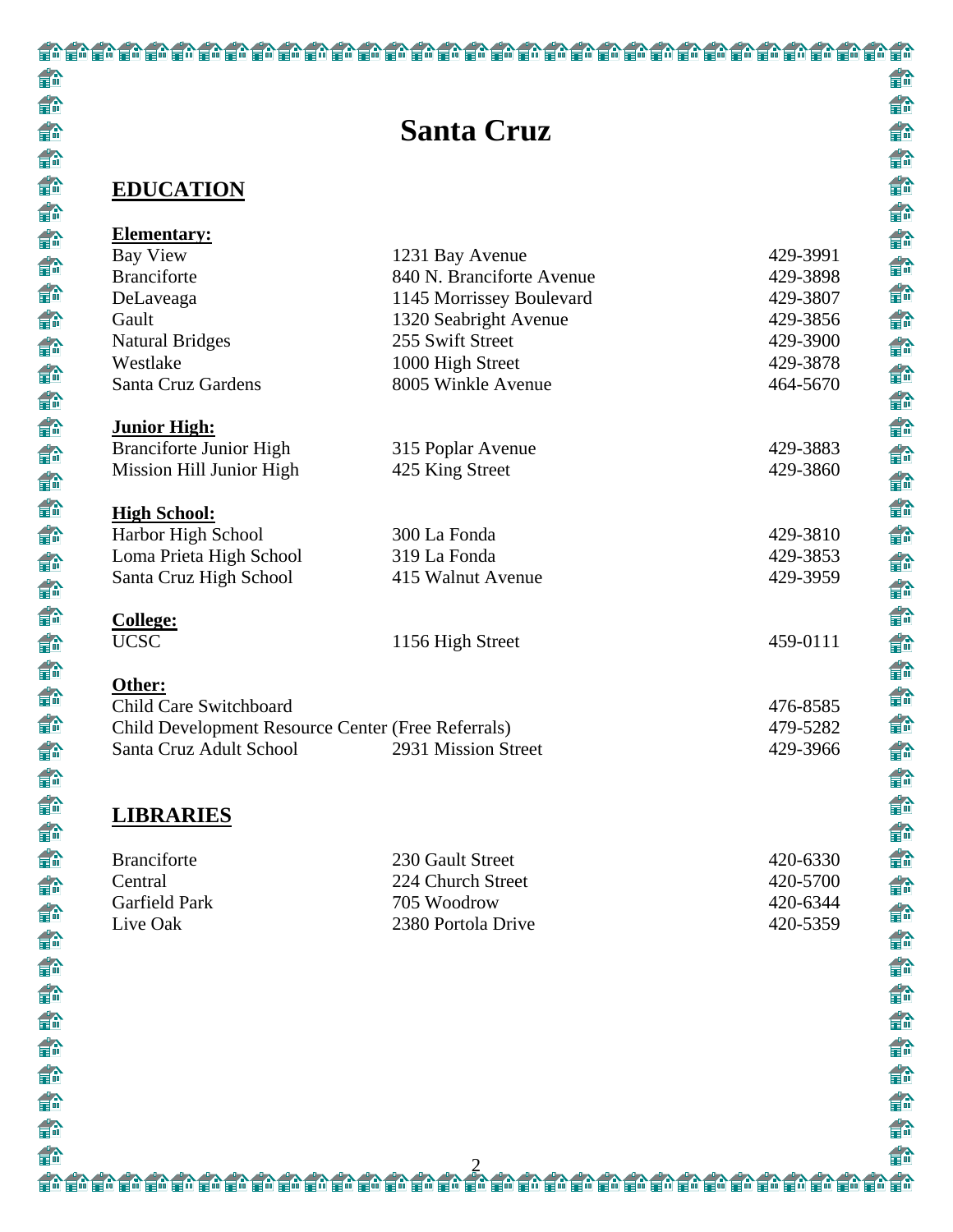### **SANTA CRUZ (CONTINUED)**

#### **MEDICAL**

| Dominican Hospital<br>Santa Cruz Medical Clinic<br>Santa Cruz Medical Clinic<br>Santa Cruz Medical Clinic<br>Sutter Maternity & Surgery Ctr.                                       | 1555 Soquel Drive<br>2025 Soquel Drive<br>1203 Mission St. (Westside)<br>115 Locust St. (Downtown)<br>2900 Chanticleer Avenue | 462-7700<br>423-4111<br>458-6300<br>458-5670<br>477-2200     |
|------------------------------------------------------------------------------------------------------------------------------------------------------------------------------------|-------------------------------------------------------------------------------------------------------------------------------|--------------------------------------------------------------|
| <b>RECREATION</b>                                                                                                                                                                  |                                                                                                                               |                                                              |
| Harvey West Park/Swimming Pool<br><b>Simpkins Family Swim Center</b>                                                                                                               |                                                                                                                               | 420-6140<br>454-7946                                         |
| <b>TRANSPORTATION</b>                                                                                                                                                              |                                                                                                                               |                                                              |
| Santa Cruz Metropolitan Transit (Bus)<br><b>Yellow Cab</b><br>Lift Line                                                                                                            |                                                                                                                               | 425-8600<br>423-1234<br>425-1558                             |
| <b>SENIOR CENTERS</b>                                                                                                                                                              |                                                                                                                               |                                                              |
| California Grey Bears<br><b>Elderday Adult Day Health Care</b><br>Elena Baskin Senior Center<br>Louden Nelson Dining Center                                                        | 2710 Chanticleer Avenue<br>1410 Ocean Street<br>1777 Capitola Road<br>301 Center Street                                       | 479-1055<br>458-3481<br>475-7177<br>427-0901                 |
| UTILITIES                                                                                                                                                                          |                                                                                                                               |                                                              |
| Pacific Bell Customer Service<br>Pacific Bell Hispanic Service Center<br>Pacific Gas & Electric Company Customer Service<br>Pacific Gas & Electric Company Hispanic Service Center |                                                                                                                               | 800-310-2355<br>800-300-2733<br>800-743-5000<br>800-660-6789 |

俞

俞

俞

俞

俞

俞

俞

俞

俞

俞

俞

俞

俞

俞

俞

俞

俞

fû

俞

俞

俞

俞

俞

俞

俞

fû

命

俞

俞

俞

俞

俞

俞

俞

俞

俞

俞

俞

俞

論

命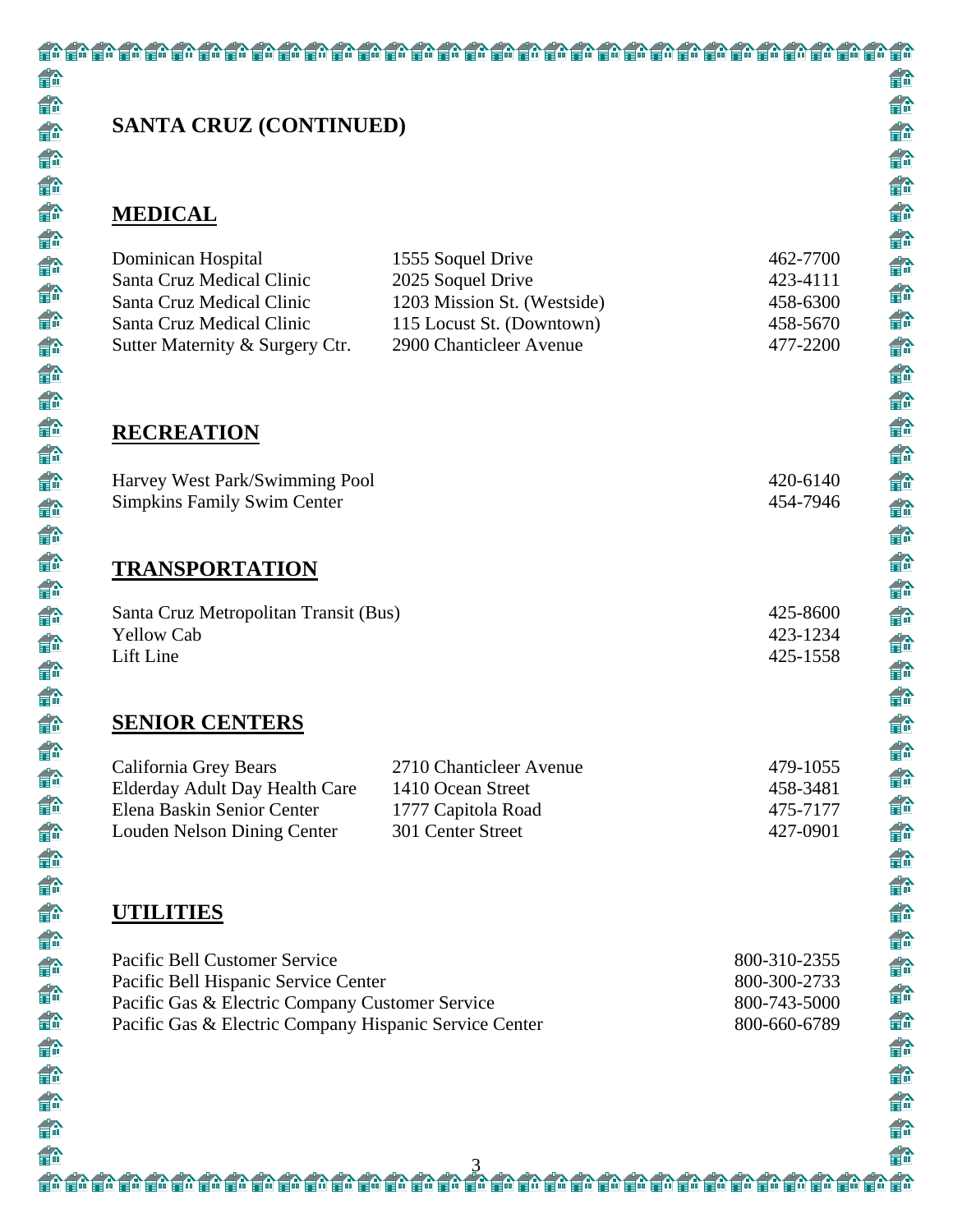俞

俞

俞

俞

俞

俞

俞

俞

命

命

俞

俞

俞

命

俞

俞

俞

俞

俞

俞

命

命

命

俞

俞

命

俞

俞

命

命

俞

俞

俞

命

俞

俞

命

命

命

俞

命

#### **EDUCATION**

| <b>Elementary:</b><br>Vine Hill Elementary                                                                                                                                         | 151 Vine Hill School Road | 438-1090                                                     |
|------------------------------------------------------------------------------------------------------------------------------------------------------------------------------------|---------------------------|--------------------------------------------------------------|
| <b>Middle School:</b><br><b>Scotts Valley Middle</b>                                                                                                                               | 8 Bean Creek Road         | 428-0610                                                     |
| <b>High School:</b><br><b>Scotts Valley High</b>                                                                                                                                   | 555 Glenwood Drive        | 439-9555                                                     |
| <b>LIBRARY</b>                                                                                                                                                                     |                           |                                                              |
| <b>Scotts Valley Branch</b>                                                                                                                                                        | 230-D Mt. Hermon Road     | 420-5369                                                     |
| <b>MEDICAL</b>                                                                                                                                                                     |                           |                                                              |
| <b>Scotts Valley Medical Clinic</b>                                                                                                                                                | 4615 Scotts Valley Drive  | 458-6330                                                     |
| <b>SENIOR CENTER</b>                                                                                                                                                               |                           |                                                              |
| <b>Scotts Valley Senior Center</b>                                                                                                                                                 | 370 Kings Village Road    | 438-8666                                                     |
| <b>TRANSPORTATION</b>                                                                                                                                                              |                           |                                                              |
| Santa Cruz Metropolitan Transit (Bus)                                                                                                                                              |                           | 425-8600                                                     |
| TILITIES                                                                                                                                                                           |                           |                                                              |
| Pacific Bell Customer Service<br>Pacific Bell Hispanic Service Center<br>Pacific Gas & Electric Company Customer Service<br>Pacific Gas & Electric Company Hispanic Service Center |                           | 800-310-2355<br>800-300-2733<br>800-743-5000<br>800-660-6789 |
|                                                                                                                                                                                    |                           |                                                              |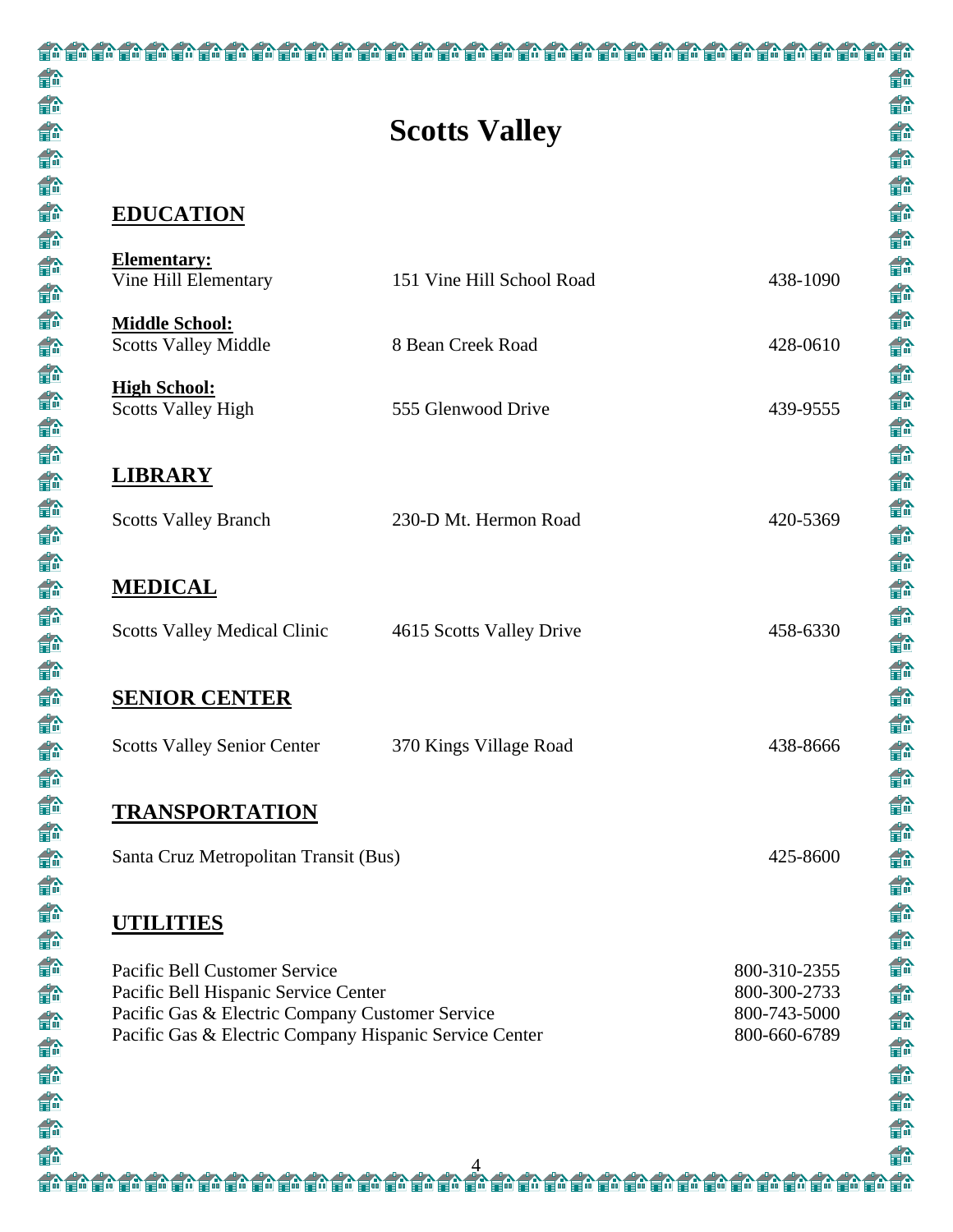### 合 俞 俞 俞 fin 俞 **EDUCATION** 俞 俞 **Elementary:** fin fû **Other:** fin fû fû **LIBRARY** fû fil fû fid 命 俞 俞 俞 fû fû 俞 fû 俞 俞 **UTILITIES** 俞 俞 俞 fû 俞 fû fû 俞 俞 俞 fin fû 俞 俞

# **Capitola**

| <b>Elementary:</b><br>Capitola Elementary School                                                                                                                                   | 504 Monterey Avenue | 464-5640                                                     |
|------------------------------------------------------------------------------------------------------------------------------------------------------------------------------------|---------------------|--------------------------------------------------------------|
| Other:<br><b>Child Development Resource Center</b>                                                                                                                                 |                     | 476-7140                                                     |
| <b>LIBRARY</b>                                                                                                                                                                     |                     |                                                              |
| Capitola Library                                                                                                                                                                   | 2005 Wharf Road     | 420-5329                                                     |
| <b>SENIOR CENTER</b>                                                                                                                                                               |                     |                                                              |
| Mid-County Senior Center                                                                                                                                                           | 829 Bay Avenue      | 476-4711                                                     |
| <b>TRANSPORTATION</b>                                                                                                                                                              |                     |                                                              |
| Santa Cruz Metropolitan Transit (Bus)<br>Capitola Delux Cab                                                                                                                        |                     | 425-8600<br>688-2468                                         |
| <b>UTILITIES</b>                                                                                                                                                                   |                     |                                                              |
| Pacific Bell Customer Service<br>Pacific Bell Hispanic Service Center<br>Pacific Gas & Electric Company Customer Service<br>Pacific Gas & Electric Company Hispanic Service Center |                     | 800-310-2355<br>800-300-2733<br>800-743-5000<br>800-660-6789 |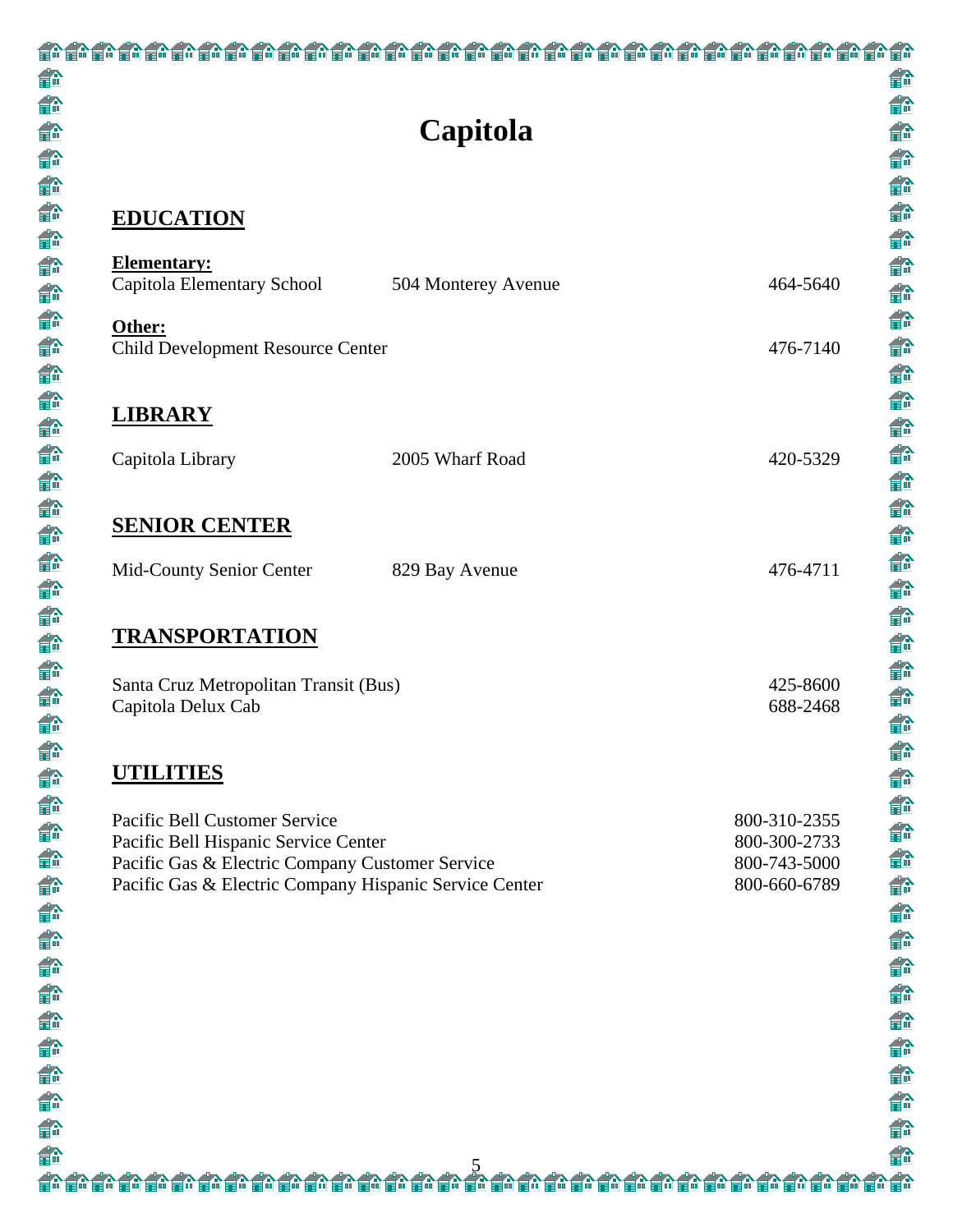# **San Lorenzo Valley**

俞

俞

俞

俞

叠

俞

俞

命

命

俞

俞

俞

俞

俞

俞

俞

俞

俞

俞

俞

俞

命

命

俞

俞

命

俞

俞

俞

命

俞

俞

俞

俞

俞

俞

命

俞

fû

俞

合

### **EDUCATION**

| <b>Elementary:</b><br><b>Boulder Creek Elementary</b>                                                     | 400 W. Lomond, Boulder Creek  | 338-6413                     |
|-----------------------------------------------------------------------------------------------------------|-------------------------------|------------------------------|
| <b>Quail Hollow Elementary</b>                                                                            | 325 Marion Avenue, Ben Lomond | 336-5193                     |
| San Lorenzo Valley Elementary                                                                             | 7155 Highway 9, Felton        | 335-4475                     |
| <b>Junior High:</b>                                                                                       |                               |                              |
| San Lorenzo Valley Junior High                                                                            | 7179 Hacienda Way, Felton     | 335-4452                     |
|                                                                                                           |                               |                              |
| <b>High School:</b><br>San Lorenzo Valley High                                                            | 7105 Highway 9, Felton        | 335-4425                     |
|                                                                                                           |                               |                              |
|                                                                                                           |                               |                              |
| <b>LIBRARIES</b>                                                                                          |                               |                              |
| <b>Ben Lomond Library</b>                                                                                 | 9525 Mill                     | 336-5639                     |
| <b>Boulder Creek Library</b>                                                                              | 13390 W. Park Avenue          | 420-5319                     |
|                                                                                                           |                               |                              |
| <b>RECREATION</b>                                                                                         |                               |                              |
| San Lorenzo Valley Swim Center                                                                            | 9050 Highway 9, Ben Lomond    | 336-3455                     |
|                                                                                                           |                               |                              |
| <b>SENIOR CENTER</b>                                                                                      |                               |                              |
|                                                                                                           |                               |                              |
| Highlands Park Senior Center                                                                              | 8500 Highway 9, Ben Lomond    | 336-8900                     |
|                                                                                                           |                               |                              |
| <b>UTILITIES</b>                                                                                          |                               |                              |
|                                                                                                           |                               |                              |
| Pacific Bell Customer Service                                                                             |                               | 800-310-2355                 |
| Pacific Bell Hispanic Service Center                                                                      |                               | 800-300-2733                 |
| Pacific Gas & Electric Company Customer Service<br>Pacific Gas & Electric Company Hispanic Service Center |                               | 800-743-5000<br>800-660-6789 |
|                                                                                                           |                               |                              |
|                                                                                                           |                               |                              |
|                                                                                                           |                               |                              |
|                                                                                                           |                               |                              |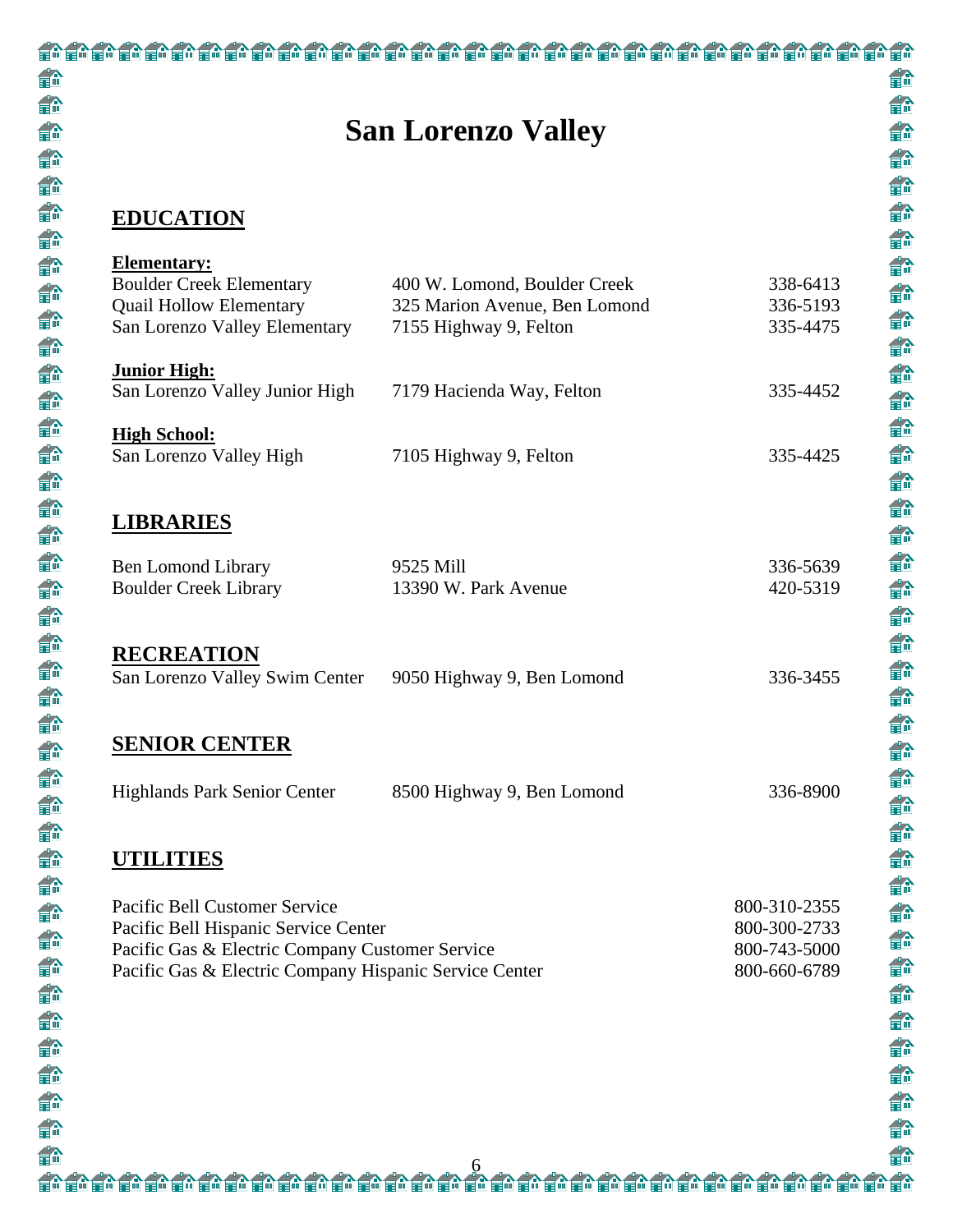# **Aptos/Soquel**

俞

俞

俞

俞

俞

俞

俞

命

命

命

俞

俞

俞

俞

俞

俞

俞

俞

俞

俞

命

命

命

俞

俞

命

俞

俞

俞

命

俞

俞

俞

命

俞

俞

命

fi

命

俞

合

### **EDUCATION**

| <b>Elementary:</b><br>Mar Vista Elementary<br>Rio Del Mar Elementary<br><b>Soquel Elementary</b><br>Valencia Elementary | 6860 Soquel Drive, Aptos<br>819 Pinehurst Drive, Aptos<br>2700 Porter, Soquel<br>250 Aptos School Road, Aptos | 688-5211<br>688-2053<br>464-5655<br>688-2013 |
|-------------------------------------------------------------------------------------------------------------------------|---------------------------------------------------------------------------------------------------------------|----------------------------------------------|
| <b>Junior High:</b><br>Aptos Junior High                                                                                | 1001 Huntington Drive, Aptos                                                                                  | 688-3234                                     |
| <b>High School:</b><br>Soquel High School                                                                               | 401 Old San Jose Road, Soquel                                                                                 | 429-3909                                     |
| <b>College:</b><br>Cabrillo College                                                                                     | 6500 Soquel Drive, Aptos                                                                                      | 479-6100                                     |
| <b>LIBRARIES</b>                                                                                                        |                                                                                                               |                                              |
| <b>Aptos Library</b><br>Soquel Library                                                                                  | 7695 Soquel Drive, Aptos<br>3050 Porter, Soquel                                                               | 420-5309<br>475-3326                         |
| <b>MEDICAL</b>                                                                                                          |                                                                                                               |                                              |
| Santa Cruz Medical Clinic                                                                                               | 7600 Old Dominion Ct.                                                                                         | 458-6200                                     |
| <b>SENIOR CENTER</b>                                                                                                    |                                                                                                               |                                              |
| Seniors Council                                                                                                         | 234 Santa Cruz Avenue                                                                                         | 688-0400                                     |
| <b>TRANSPORTATION</b>                                                                                                   |                                                                                                               |                                              |
| Santa Cruz Metropolitan Transit (Bus)<br>Aptos Delux Cab<br>Lift                                                        |                                                                                                               | 425-8600<br>688-2468<br>688-9663             |
|                                                                                                                         |                                                                                                               |                                              |

7

合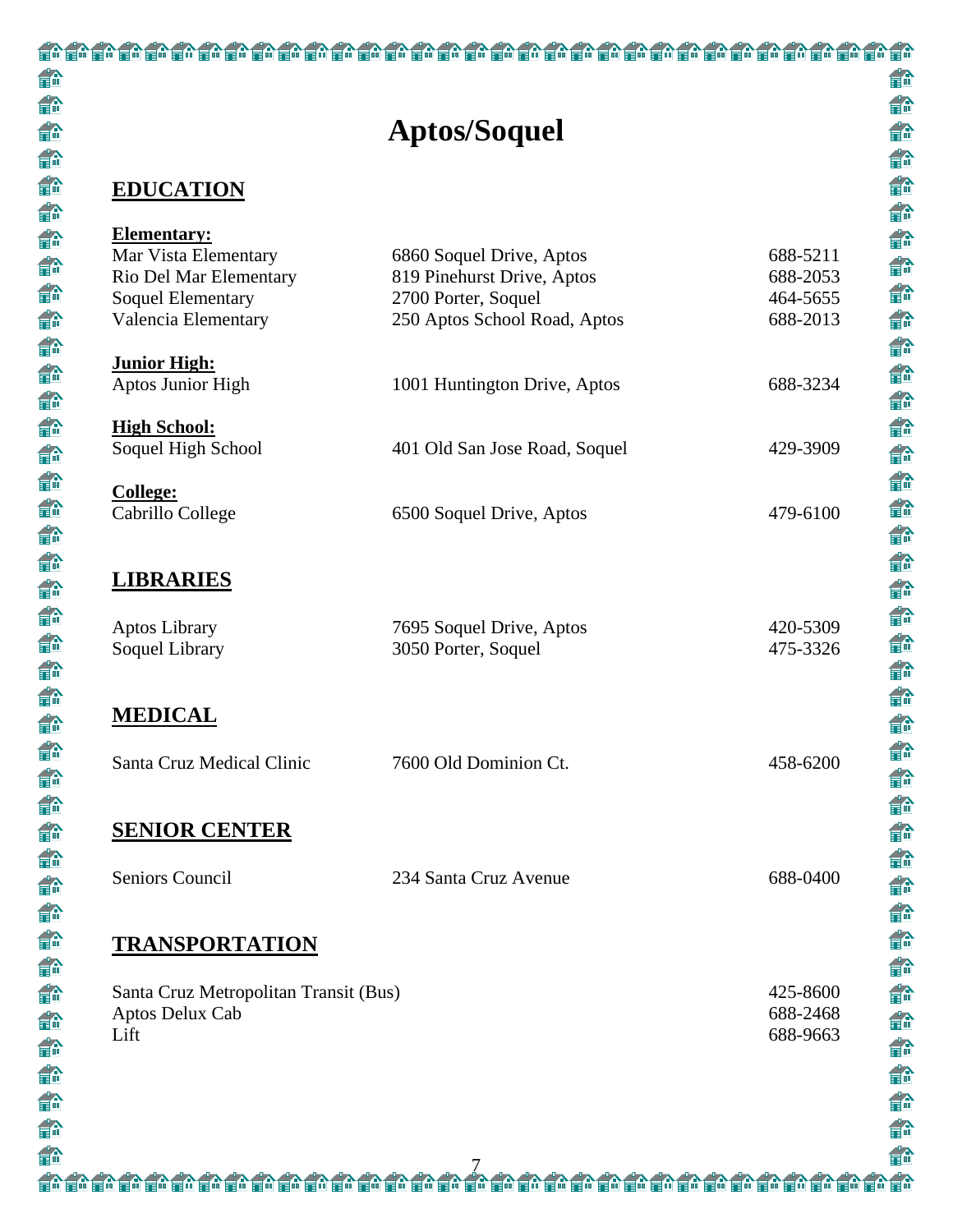### **APTOS/SOQUEL (CONTINUED)**

### **UTILITIES**

| Pacific Bell Customer Service                          | 800-310-2355 |
|--------------------------------------------------------|--------------|
| Pacific Bell Hispanic Service Center                   | 800-300-2733 |
| Pacific Gas & Electric Company Customer Service        | 800-743-5000 |
| Pacific Gas & Electric Company Hispanic Service Center | 800-660-6789 |

命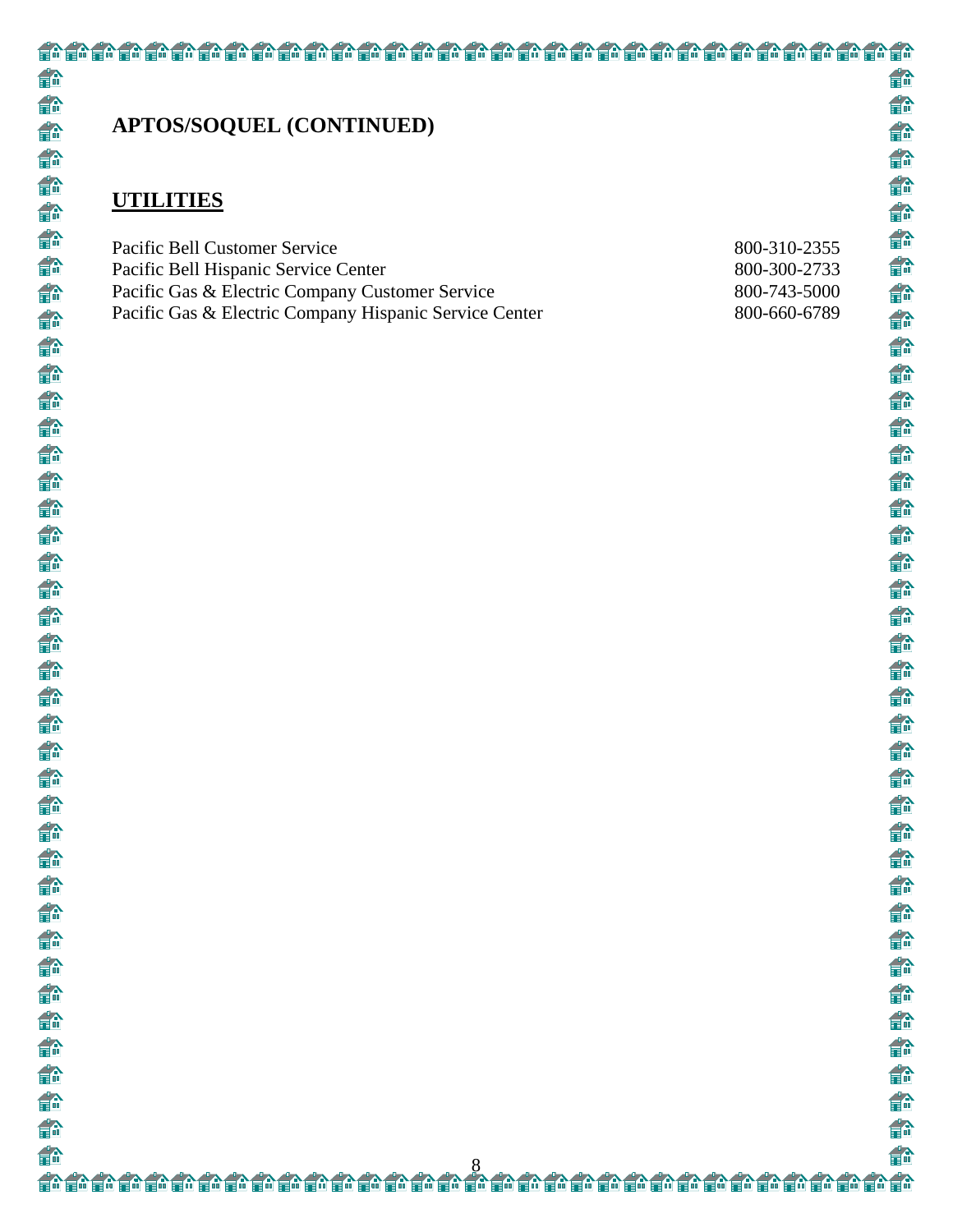### **Watsonville**

俞

俞

俞

俞

命

俞

俞

俞

命

俞

命

俞

俞

命

俞

俞

俞

俞

俞

俞

俞

命

命

俞

俞

命

俞

俞

俞

命

俞

俞

俞

俞

俞

俞

命

俞

命

俞

命

### **EDUCATION**

| <b>Elementary:</b>                    |                          |          |
|---------------------------------------|--------------------------|----------|
| Alianza                               | 440 Arthur Road          | 728-6333 |
| Amesti                                | 25 Amesti Road           | 728-6250 |
| <b>Bradley</b>                        | 321 Corralitos Road      | 728-6366 |
| Freedom                               | 25 Holly Drive, Freedom  | 728-6260 |
| Mintie White                          | 515 Palm Avenue          | 728-6321 |
| Pacific Coast Charter                 | 294 Green Valley Road    | 786-2180 |
|                                       |                          |          |
| <b>Middle Schools:</b>                |                          |          |
| <b>EA Hall</b>                        | 201 Brewington Avenue    | 728-6270 |
| Lakeview                              | 2350 East Lake Avenue    | 728-6455 |
| Pajaro                                | 250 Salinas Road         | 728-6238 |
| <b>Rolling Hills</b>                  | 130 Herman Avenue        | 728-6341 |
| <b>Sunrise Community</b>              | 15 Madison               | 763-4586 |
|                                       |                          |          |
| <b>High Schools:</b>                  |                          |          |
| Renaissance                           | 11 Spring Valley Road    | 728-6344 |
| Watsonville                           | 250 E. Beach             | 728-6390 |
| Pajaro Valley Unified School District |                          | 786-2100 |
|                                       |                          |          |
| Others:                               |                          |          |
| Child Development Resource Center     |                          | 763-8725 |
| Watsonville Aptos Adult School        |                          | 786-2160 |
|                                       |                          |          |
|                                       |                          |          |
| <b>LIBRARIES</b>                      |                          |          |
|                                       |                          |          |
| 310 Union                             |                          | 728-6040 |
| 2021 Freedom Boulevard                |                          | 763-4141 |
|                                       |                          |          |
|                                       |                          |          |
| <b>MEDICAL</b>                        |                          |          |
|                                       |                          |          |
| Santa Cruz Medical Clinic             | 550 S. Green Valley Road | 458-5865 |
| Watsonville Hospital                  | 75 Nielson Street        | 724-4741 |
|                                       |                          |          |
|                                       |                          |          |

合